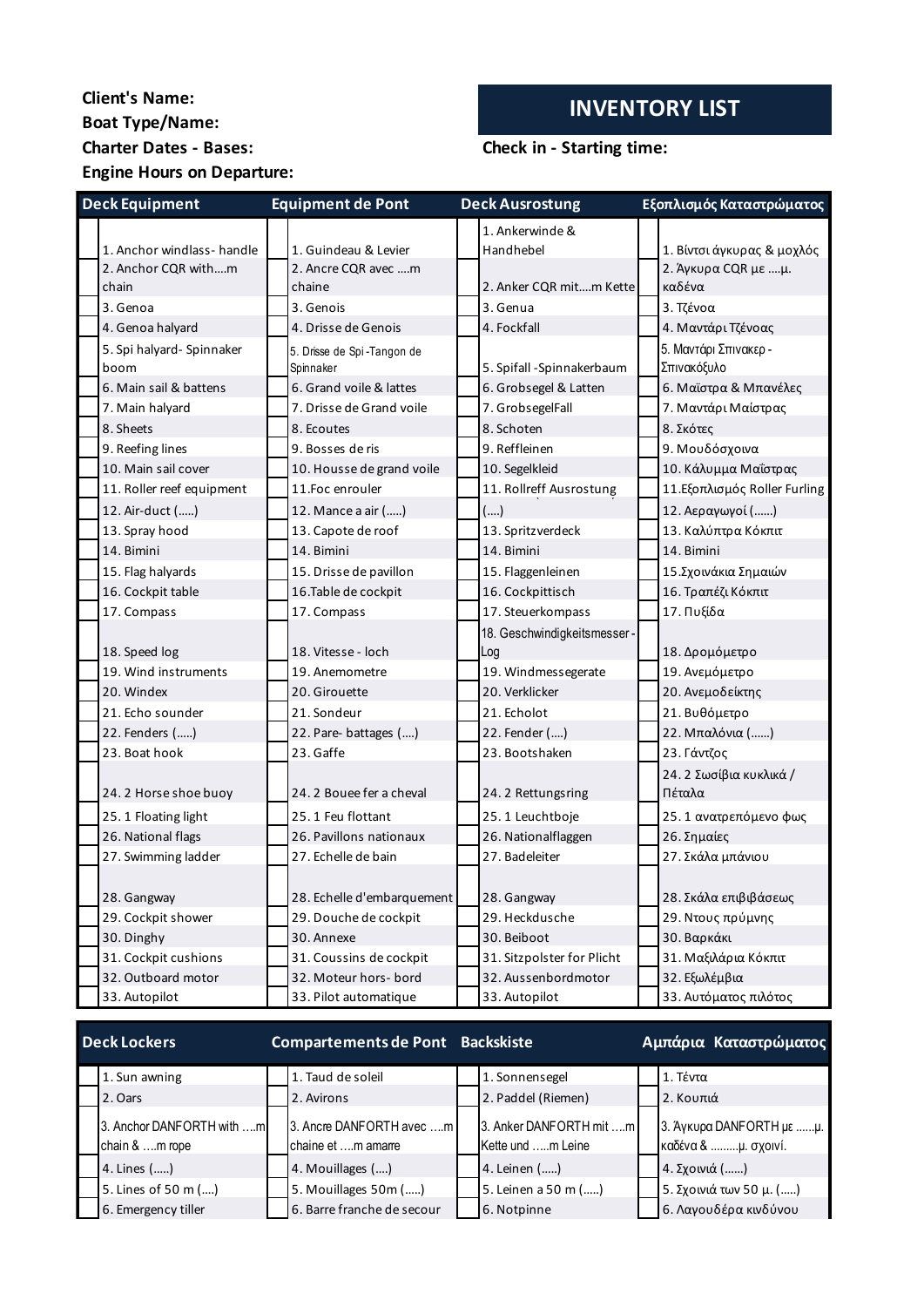| 7. Life raft                               | 7. Radeau den survie                           | 7. Rettungsinsel                 | 7. Σωσίβιος λέμβος                                |
|--------------------------------------------|------------------------------------------------|----------------------------------|---------------------------------------------------|
| 8. Foot pump                               | 8. Gonfleur                                    | 8. Fuipumpe                      | 8. Τρόμπα ποδότρομπα                              |
| 9. Flippers and mask                       | 9. Palmes et masques                           | 9. Maske und Flossen             | 9. Μάσκα και πτερύγια                             |
| 10. Water hose                             | 10. Tuyau a eau                                | 10. Wasserschlauch               | 10. Σωλήνας νερού                                 |
|                                            |                                                |                                  |                                                   |
| 11. Deck brush                             | 11. Balai brosse                               | 11. Deckborste                   | 11. Βούρτσα<br>καταστρώματος                      |
|                                            |                                                |                                  |                                                   |
| 12. Jerrican Fuel ()                       | 12. Jerrican Fuel ()                           | 12. Diesel Kanister()            | 12. Μπιτόνι Πετρελαίου ()                         |
| 13. Jerrican Water ()                      | 13. Jerrican Eau ()                            | 13. Wasser Kanister ()           | 13. Μπιτόνι Νερού ()                              |
| 14. Jerrican Gasoline outboard             | 14. Jerrican Essenoe de hors-bord              | 14. Benzin Kanister for          |                                                   |
| ()<br>15. Plastic funnel                   | $(\ldots)$                                     | Aussenbord ()                    | 14. Μπιτόνι Εξωλέμβιου ()                         |
|                                            | 15. Entonnoir                                  | 15. Trichter                     | 15. Χωνί                                          |
| 16. Portable hand pump                     | 16. Pompe a main                               | 16. Handpumpe                    | 16. Αντλία χειροκίνητη                            |
| 17. Buckets ()<br>18. Blige pump handle () | 17. Seaux ()<br>18. Levier pompe de cale       | 17. Eimer ()<br>18. Griff fur    | 17. Κουβάδες ()<br>18. Μοχλός αντλίας σεντίνας () |
|                                            | 19. Bouteille gaz plus                         |                                  | 19. Μπουκάλια υγραερίου &                         |
| 19. Gas bootle and spare                   | reserve                                        | 19. Gaslasche und Reserve        | ρεζέρβα                                           |
|                                            | 20. Cable 220V &                               | 20. Netz-Kabel 220V &            | 20. Καλώδιο 220 V &                               |
| 20. Cable 220V & Adaptor                   | Adaptateur                                     | Adapter                          | Αντάπτορος                                        |
|                                            | <b>Equipements de</b>                          |                                  |                                                   |
| <b>Navigational Equipment</b>              | <b>Navigation</b>                              | <b>Navigation Ausrostung</b>     | Εξοπλισμός Ναυσιπλοΐας                            |
| 1. Hand bearing compass                    | 1. Compass den relevement                      | 1. Handpeilkompass               | 1. Πυξίδα διοπτεύσεως                             |
| 2. Binoculars                              | 2. Jumelles                                    | 2. Fernglas                      | 2. Κιάλια                                         |
| 3. Divider                                 | 3. Compass pointes seches                      | 3. Stechzirkel                   | 3. Κουμπάσο                                       |
| 4. Paraller ruler                          | 4. Regle de navigation                         | 4. Lineal                        | 4. Διπαράλληλος                                   |
| 5. Radio                                   | 5. Radio                                       | 5. Radio                         |                                                   |
|                                            | 6. Music Player (MP3)                          | 6. Music Player (MP3)            | 5. Ραδιόφωνο<br>6. ΜΡ3 Μουσική                    |
| 6. Music player (MP3)                      |                                                |                                  |                                                   |
| 7. Phone Charger                           | 7. Phone Charger                               | 7. Phone Charger                 | 7. Φορτιστής Τηλεφώνου                            |
| 8. Speakers (in/out)                       | 8. Haut-parleur (int/ext)                      | 8. Lautsprecher                  | 8. Ηχεία (μέσα/έξω)                               |
| 9. VHF/DSC                                 | 9. VHF/DSC                                     | 9. VHF/DSC                       | 9. VHF/DSC                                        |
| 10. GPS                                    | 10. GPS                                        | 10. GPS                          | 10. GPS                                           |
| 11. Clock                                  | 11. Montre                                     | 11. Uhr                          | 11. Ρολόι                                         |
| 12. Barometer                              | 12. Barometre                                  | 12. Barometer                    | 12. Βαρόμετρο                                     |
| 13. Search light                           | 13. Lampe de pont                              | 13. Handscheinwerfer             | 13. Προβολέας                                     |
| 14. Torch                                  | 14. Lampe torche                               | 14. Taschenlamle                 | 14. Φακός                                         |
| 15. Portable cockpit light                 | 15. Portable lampe de                          | 15. Tragbare Lampe               | 15. Φορητό φως καταστρώματος                      |
|                                            | 16. Pompe de cale                              | 16. Elektische                   | 16. Ηλεκτρική αντλία                              |
| 16. Electric bilge pump                    | electrique                                     | Bilgenpumpe                      | σεντίνας                                          |
| 17. Winch handles ()                       | 17. Manivelles de winch()                      | 17. Wischkurbein ()              | 17. Μανέλες βιντσιών ()                           |
| 18. Handles Water & Fuel tank              | 18. Manivelles d'eau & fuel tank               | 18. Kurbelm for Wasser & Diesel  | 18. Μανέλες τανκ νερού &                          |
| $\left( \ldots \right)$                    | $(\ldots)$                                     | tank()                           | πετρελαίου()                                      |
| 19. Winch handle pockets                   | 19. Etuis manivellles                          | 19. Taschen for                  | 19. Θήκες μανελλών                                |
| 20. Bosun's chair                          | 20. Chaise de mat                              | 20. Bootsmannstuhl               | 20. Καρεκλάκι για κατάρτι                         |
| 21. Sail repair kit                        | 21. Kit riparation voiles                      | 21. Reparaturset for Segel       | 21. Σετ επισκευής πανιών                          |
|                                            |                                                | 22. Reparaturset for             | 22. Σετ επισκευής                                 |
| 22. Dinghy repair kit                      | 22. Kit riparation annexe                      | Beiboot                          | φουσκωτού                                         |
| 23. Rowlocks                               | 23. Dame de nages                              | 23. Paddelhaulterung             | 22. Σκαρμοί                                       |
| <b>Safety Equipment</b>                    | Equipements de Securite Sicherheits Ausrostung |                                  | Εξοπλισμος Ασφαλείας                              |
| 1. EPIRB                                   | 1.EPIRB                                        | 1. EPIRB                         | 1. EPIRB                                          |
| 2. Signalling mirror                       | 2. Miroir den signalisation                    | 2. Signalspiegel                 | 2. Καθρέπτης για σήματα                           |
| 3. Flags C and N                           | 3. Pavillons C et N                            | 3. Fliagge C und N               | 3. Σημαιάκια C και N                              |
| 4.3 Black balls                            | 4.3 boules noires                              | 4.3 Schwarze Bδile               | 4.3 Μαύρες μπάλες                                 |
| 5. Radar reflector                         | 5. Reflecteur radar                            | 5. Radarreflektor                | 5. Ανακλαστήρας Ραντάρ                            |
| 6.2 Signal lights red                      | 6.2 Feux de signalation                        | 6.2 Signalleuchten               | 6. 2 Φώτα ακυβερνησίας                            |
| 7. Battery operated Navigational           | 7. Feux den route de                           |                                  |                                                   |
| lights                                     | secours                                        | 7. Not-topplicht (mit Batterien) | 7. Αμοιβά φώτα ναυσιπλοϊας                        |
| 8. Fire extinguisher ()                    | 8. Extincteur ()                               | 8. Feueriφscher ()               | 8. Πυροσβεστήρες ()                               |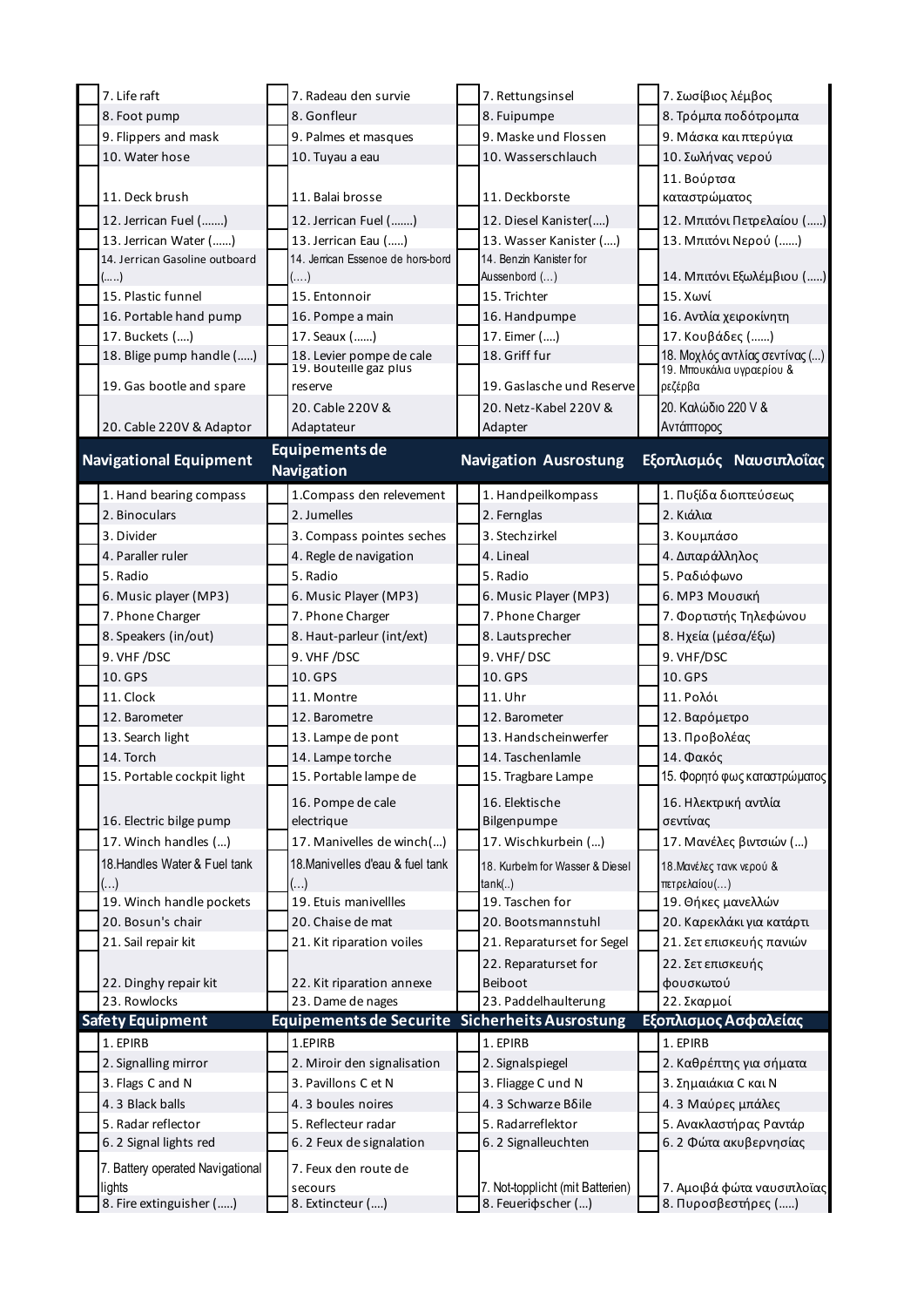| 9. Safety harness ()                       |                              | 9. Harnais de sicurite ()                        | 9. Life belt ()                            |  | 9. Ζώνες ασφαλείας ()                        |
|--------------------------------------------|------------------------------|--------------------------------------------------|--------------------------------------------|--|----------------------------------------------|
| 10. Life jackets ()                        |                              | 10. Gilets de sauvetage ()                       | 10. Schwimmwesten ()                       |  | 10. Σωσίβια ()                               |
|                                            |                              |                                                  |                                            |  | 11. Κουτί με φωτοβολίδες                     |
| 11. Box of flares                          |                              | 11. Goffret des fusies                           | 11. Notsignalfeuer                         |  | ()                                           |
| 12. First aid kit                          |                              | 12. Trousse a pharmacie                          | 12. Bordapotheke                           |  | 12. Φαρμακείο                                |
| 13.For horn                                |                              | 13. Corne de brume                               | 13. Nebelhorn                              |  | 13. Καραμούζα                                |
| 14.Sea anchor                              |                              | 14. Ancre flottane                               | 14.Treibanker                              |  | 14. Άγκυρα θαλάσσης                          |
|                                            |                              |                                                  |                                            |  | 15. Κόφτης                                   |
| 15. Wire cutter                            |                              | 15. Cisaille pour haybans                        | 15. Drahtschere                            |  | συρματοσχοίνων                               |
| 16. Set of wood pines                      |                              | 16. Cales en bois                                | 16. Holzkeile                              |  | 16. Ξύλινες σφήνες                           |
|                                            |                              |                                                  | 17.Steckeschott &                          |  | 17. Πόρτα εισόδου &                          |
| 17. Door panel & keys                      |                              | 17. Port d'entrie & cies                         | Schiossel                                  |  | κλειδιά                                      |
| <b>Engine Sparts &amp; Tools</b>           | <b>Pieces Detachees pour</b> |                                                  | Motorersatzteile und                       |  | Ανταλλακτικά Μηχανής &                       |
|                                            |                              | <b>Moteur et Outils</b>                          | Gerate                                     |  | Εργαλεία                                     |
| 1. Alternator drive belt                   |                              | 1. Courrole d'alternateur                        | 1. Keilriemen                              |  | 1. Ιμάντας αλτερνέιτορ                       |
| 2. Fuell filter                            |                              | 2. Filtre o carburant                            | 2. Benzinfilter                            |  | 2. Φίλτρο πετρελαίου                         |
| 3. Oil filter                              |                              | 3. Filtre o huile                                | 3. Oufilter                                |  | 3. Φίλτρο λαδιού                             |
|                                            |                              |                                                  | 4. Gummi                                   |  |                                              |
| 4. Rubber impeller                         |                              | 4. Impeller de pompe                             | impellerflogelrad                          |  | 4. Φτερωτή αντλίας                           |
| 5. Spare bulbs                             |                              | 5. Lampes de rechange                            | 5. Reserve Birnen                          |  | 5. Ανταλλακτικά λαμπάκια                     |
| 6. Spare fuses                             |                              | 6. Fusibles de rechange                          | 6. Reserve Sicherungen                     |  | 6. Ανταλλακτικές ασφάλειες                   |
|                                            |                              |                                                  | 7. Reserve                                 |  |                                              |
| 7. Spare dry cell batteries                |                              | 7. Piles de rechange                             | trockenbatterien                           |  | 7. Μπαταρίες φακών                           |
| 8. Anti rust spray                         |                              | 8. Spray anti rouille                            | 8. Anti-rost spray                         |  | 8. Σπρέυ αντισκωριακό                        |
| 9. Silicone                                |                              | 9. Silicon                                       | 9. Silikon                                 |  | 9. Σιλικόνη                                  |
| 10. Tools<br>11. Spare lube oil for engine |                              | 10. Outils<br>11. Huile moteur de                | 10. Werkzeug<br>11. Reserve motor ΦI       |  | 10. Εργαλεία<br>11. Λάδι μηχανής             |
| 12. Spare gear oil                         |                              | rechange                                         | 12. Reserve getriebe ΦI                    |  | 12. Λάδι ρεβέρσας                            |
| <b>Boat Documents &amp;</b>                |                              | Documents du Bateau &                            |                                            |  |                                              |
|                                            |                              |                                                  |                                            |  |                                              |
|                                            |                              |                                                  | <b>Bootspapiere &amp; Bocher</b>           |  | Χαρτιά Σκάφους & Βιβλία                      |
| <b>Manuals</b>                             |                              | <b>Livres</b>                                    |                                            |  |                                              |
|                                            |                              | 1. Administration                                |                                            |  |                                              |
| 1. Boat documents<br>2. Crew list          |                              | documents                                        | 1. Schiffspapiere<br>2. Buch for crewliste |  | 1. Χαρτιά Σκάφους                            |
| 3. Medical instructions                    |                              | 2. Liste d'iquipage<br>3. Instructions midicales | 3. Medizinische                            |  | 2. Κατάσταση επιβατών<br>3. Ιατρικές οδηγίες |
|                                            |                              |                                                  | 4.                                         |  |                                              |
|                                            |                              |                                                  | Bootsgebrauchsanweisun                     |  | 4. Οδηγίες χειρισμού                         |
| 4. Boat manual                             |                              | 4. Manuel d'entretien du bateau                  | g                                          |  | σκάφους                                      |
|                                            |                              |                                                  | 5.                                         |  |                                              |
|                                            |                              |                                                  | Motorgedrauchsanweisun                     |  |                                              |
| 5.Engine manual                            |                              | 5. Manuel d'entretien du moteur                  | g                                          |  | 5. Οδηγίες μηχανής                           |
| 6. Charts ()                               |                              | 6. Cartes ()                                     | 6. Karten ()                               |  | 6. Χάρτες ()                                 |
| 7. Greek Water Pilot                       |                              | 7. Greek Water Pilot                             | 7. Greek Water Pilot                       |  | 7. Greek Water Pilot                         |
| 8. List of lights                          |                              | 8. Livre de phares                               | 8. Leuchtfeuerverzeichnis                  |  | 8. Φαροδείκτης                               |
| 9. Emergency signals table                 |                              | 9. Table des signalisation                       | 9. Notsignaltafel                          |  | 9. Πίνακας σημάτων                           |
| Galley                                     |                              | <b>Cuisine</b>                                   | <b>Koche</b>                               |  | Κουζίνα                                      |
|                                            |                              |                                                  | 1. Kohlschrδnke                            |  |                                              |
| 1. Ice box - electric fridge               |                              | 1. Glaciθre - rifrigirateur                      | (Eis/elektrisch)                           |  | 1. Ψυγείο πάγου - ηλεκτρικό                  |
| 2. Gas stove                               |                              | $2.$ Cuisini $\theta$ re                         | 2. Gasherd                                 |  | 2. Κουζίνα                                   |
| 3. Dinner Plates ()                        |                              | 3. Assiettes plates ()                           | 3. Flache teller ()                        |  | 3. Πιάτα φαγητού ()                          |
| 4. Soup plates ()                          |                              | 4. Assiettes creuses ()                          | 4. Tiede teller ()                         |  | 4. Πιάτα σούπας ()                           |
| 5. Fruit plates ()                         |                              | 5. Assiettes u dessert ()                        | 5. Dessertteller ()                        |  | 5. Πιάτα φρούτου ()                          |
| 6. Glasses ()                              |                              | 6. Verres ()                                     | $6.$ Gl $\delta$ ser ()                    |  | 6. Ποτήρια ()                                |
| 7. Cups ()                                 |                              | 7. Tasses ()                                     | 7. Plastiktassen ()                        |  | 7. Φλυτζάνια ()                              |
| 8. Knives ()                               |                              | 8. Couteaux ()                                   | 8. Messer ()                               |  | 8. Μαχαίρια ()                               |
| 9. Forks ()<br>10. Spoons ()               |                              | 9. Fourchettes ()<br>10. Cuillθres ()            | 9. Gabeln ()<br>10. Lφffel ()              |  | 9. Πηρούνια ()<br>10. Κουτάλια ()            |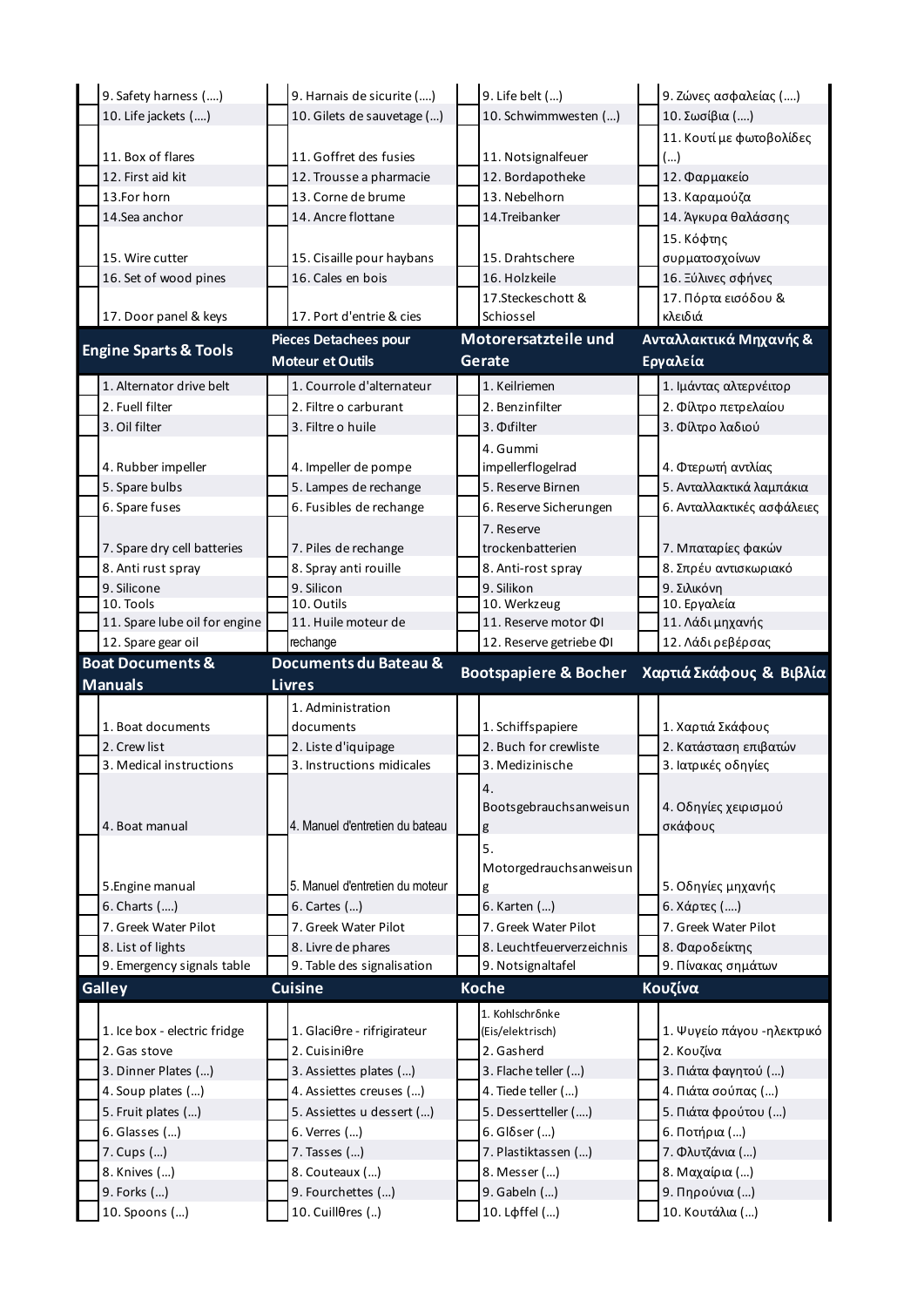| 11. Dessertspoons ()                                                                                                                                      |                                                                                                                      | 11. Cuillθres a dessert ()                                                                                                                                           |                                                                                                                                | 11. Desserløffel ()                                                                                                                                   |                                                                                                                                            | 11. Κουταλάκια ()                                                                                                                                                                    |
|-----------------------------------------------------------------------------------------------------------------------------------------------------------|----------------------------------------------------------------------------------------------------------------------|----------------------------------------------------------------------------------------------------------------------------------------------------------------------|--------------------------------------------------------------------------------------------------------------------------------|-------------------------------------------------------------------------------------------------------------------------------------------------------|--------------------------------------------------------------------------------------------------------------------------------------------|--------------------------------------------------------------------------------------------------------------------------------------------------------------------------------------|
| 12. Salad bowl ()                                                                                                                                         |                                                                                                                      | 12. Saladier ()                                                                                                                                                      |                                                                                                                                | 12.Salatschossel ()                                                                                                                                   |                                                                                                                                            | 12. Μπωλ σαλάτας ()                                                                                                                                                                  |
| 13. Salad servers<br>14. Can opener<br>15. Cork screw<br>16. Filter coffee pot<br>17. Kettle<br>18. Saucepans ()<br>19. Frying pans ()<br>20. Bread knife |                                                                                                                      | 13. Service u salade<br>14. Ouvre boite<br>15. Tire bouchon<br>$16.$ Cafeti $\theta$ re<br>17. Bouilloire<br>18. Casserole ()<br>19. Pokles ()<br>20. Couteau u pain |                                                                                                                                | 13. Salatbesteck<br>14. Dosen of fner<br>15. Korkenzieher<br>16. Filterkanne<br>17. Kessel<br>18. Kochtopf ()<br>19. Bratpfannen ()<br>20. Brotmesser |                                                                                                                                            | 13. Πηρούνι-κουταλι<br>σαλάτας<br>14. Ανοιχτήρι κονσερβών<br>15. Ανοιχτήρι μπουκαλιών<br>16. Καφετιέρα<br>17. Βραστήρας<br>18. Κατσαρόλες ()<br>19. Τηγάνια ()<br>20. Μαχαίρι ψωμιού |
| 21. Strainer                                                                                                                                              |                                                                                                                      | 21. Passoire                                                                                                                                                         |                                                                                                                                | 21. Teesieb                                                                                                                                           |                                                                                                                                            | 21. Σουρωτήρι                                                                                                                                                                        |
| 22. Chopping board                                                                                                                                        |                                                                                                                      | 22. Planche u dicouper                                                                                                                                               |                                                                                                                                | 22. Kochenbrett                                                                                                                                       |                                                                                                                                            | 22. Ξύλο κοπής                                                                                                                                                                       |
| 23. Toilet brush                                                                                                                                          |                                                                                                                      | 23. Brosse pour W.C.                                                                                                                                                 |                                                                                                                                | 23. Toilettenborste                                                                                                                                   |                                                                                                                                            | 23. Βούρτσα τουαλέτας                                                                                                                                                                |
| 24. Dustpan and brush                                                                                                                                     |                                                                                                                      | 24. pelle et balayette                                                                                                                                               |                                                                                                                                | 24. Schaufel und besen                                                                                                                                |                                                                                                                                            | 24. φαράσι και σκούπα                                                                                                                                                                |
|                                                                                                                                                           |                                                                                                                      |                                                                                                                                                                      |                                                                                                                                |                                                                                                                                                       |                                                                                                                                            | Σεντόνια και λοιπά                                                                                                                                                                   |
| 1.2 Pillows & 2 Tubes of                                                                                                                                  |                                                                                                                      | 1.2 Oreilleurs & 2 Tubes                                                                                                                                             |                                                                                                                                | 1.2 Kopfkissen & 2                                                                                                                                    |                                                                                                                                            | 1. 2 Μαξιλάρια & 2 Σωλήνες<br>από τραπέζι σαλονιού                                                                                                                                   |
|                                                                                                                                                           |                                                                                                                      |                                                                                                                                                                      |                                                                                                                                |                                                                                                                                                       |                                                                                                                                            | 2. Σεντόνια ()                                                                                                                                                                       |
|                                                                                                                                                           |                                                                                                                      |                                                                                                                                                                      |                                                                                                                                |                                                                                                                                                       |                                                                                                                                            | 3. Μαξιλάρια ()                                                                                                                                                                      |
| 4. Pillows cases ()                                                                                                                                       |                                                                                                                      | 4. Taies d'orellers ()                                                                                                                                               |                                                                                                                                | 4. Kopfkissenbezoge ()                                                                                                                                |                                                                                                                                            | 4. Μαξιλαροθήκες ()                                                                                                                                                                  |
| 5. Blankets ()                                                                                                                                            |                                                                                                                      | 5. Couventures ()                                                                                                                                                    |                                                                                                                                | 5. Decken ()                                                                                                                                          |                                                                                                                                            | 5. Κουβέρτες ()                                                                                                                                                                      |
| 6. Towels ()                                                                                                                                              |                                                                                                                      | 6. Serviettes ()                                                                                                                                                     |                                                                                                                                | 6. Handtocher ()                                                                                                                                      |                                                                                                                                            | 6. Πετσέτες ()                                                                                                                                                                       |
| 7. Beach Towels ()                                                                                                                                        |                                                                                                                      | 7. Beach Towels ()                                                                                                                                                   |                                                                                                                                | 7. Beach Towels ()                                                                                                                                    |                                                                                                                                            | 7. Πετσέτες Θαλάσσης ()                                                                                                                                                              |
| 8. Tea towels ()                                                                                                                                          |                                                                                                                      | 8. Torchons ()                                                                                                                                                       |                                                                                                                                | 8. Geschirrtocher ()                                                                                                                                  |                                                                                                                                            | 8. Πετσέτες κουζίνας ()                                                                                                                                                              |
|                                                                                                                                                           |                                                                                                                      |                                                                                                                                                                      |                                                                                                                                |                                                                                                                                                       |                                                                                                                                            | <b>Extras</b>                                                                                                                                                                        |
| 1. Spinnaker, Sheets &<br><b>Blocks</b>                                                                                                                   |                                                                                                                      | 1. Spinnaker, Ecoutes & Poylies                                                                                                                                      |                                                                                                                                | 1. Spinnaker, schoyen &<br><b>Block</b>                                                                                                               |                                                                                                                                            | 1. Μπαλόνι, Σκότες &<br>Ράουλα                                                                                                                                                       |
| 2. SUP                                                                                                                                                    |                                                                                                                      | 2. SUP                                                                                                                                                               |                                                                                                                                | 2. SUP                                                                                                                                                |                                                                                                                                            | 2. SUP                                                                                                                                                                               |
| 3. TV/DVD                                                                                                                                                 |                                                                                                                      | 3. TV/DVD                                                                                                                                                            |                                                                                                                                | 3. TV/DVD                                                                                                                                             |                                                                                                                                            | 3. TV/DVD                                                                                                                                                                            |
| 4. Aircondition                                                                                                                                           |                                                                                                                      | 4. Aircondition                                                                                                                                                      |                                                                                                                                | 4. Aircondition                                                                                                                                       |                                                                                                                                            | 4. Aircondition                                                                                                                                                                      |
| 5. Generator                                                                                                                                              |                                                                                                                      | 5.Generator                                                                                                                                                          |                                                                                                                                | 5.Generator                                                                                                                                           |                                                                                                                                            | 5. Γεννήτρια                                                                                                                                                                         |
|                                                                                                                                                           |                                                                                                                      |                                                                                                                                                                      |                                                                                                                                |                                                                                                                                                       |                                                                                                                                            | 6. Αφαλατωτής                                                                                                                                                                        |
|                                                                                                                                                           |                                                                                                                      |                                                                                                                                                                      |                                                                                                                                |                                                                                                                                                       |                                                                                                                                            | 7. Ηλιακοί συλλέκτες                                                                                                                                                                 |
|                                                                                                                                                           |                                                                                                                      |                                                                                                                                                                      |                                                                                                                                |                                                                                                                                                       |                                                                                                                                            |                                                                                                                                                                                      |
|                                                                                                                                                           |                                                                                                                      |                                                                                                                                                                      |                                                                                                                                |                                                                                                                                                       |                                                                                                                                            |                                                                                                                                                                                      |
|                                                                                                                                                           |                                                                                                                      |                                                                                                                                                                      |                                                                                                                                |                                                                                                                                                       |                                                                                                                                            |                                                                                                                                                                                      |
|                                                                                                                                                           |                                                                                                                      |                                                                                                                                                                      |                                                                                                                                |                                                                                                                                                       |                                                                                                                                            |                                                                                                                                                                                      |
|                                                                                                                                                           | Linen etc.<br>saloon table<br>2. Bed sheets ()<br>3. Pillows ()<br><b>Extras</b><br>6. Watermaker<br>7. Solar Panels |                                                                                                                                                                      | Draps etc.<br>pour table de saloon<br>2. Draps ()<br>3. Oreillers ()<br><b>Extras</b><br>6. Dessalinisateur<br>7. Solar Panels |                                                                                                                                                       | Bettbezoge usw.<br>Tischbeine for Salontisch<br>2. Bettocher ()<br>3. Kopfkissen ()<br><b>Extras</b><br>6. Wassermacher<br>7. Solar Panels |                                                                                                                                                                                      |